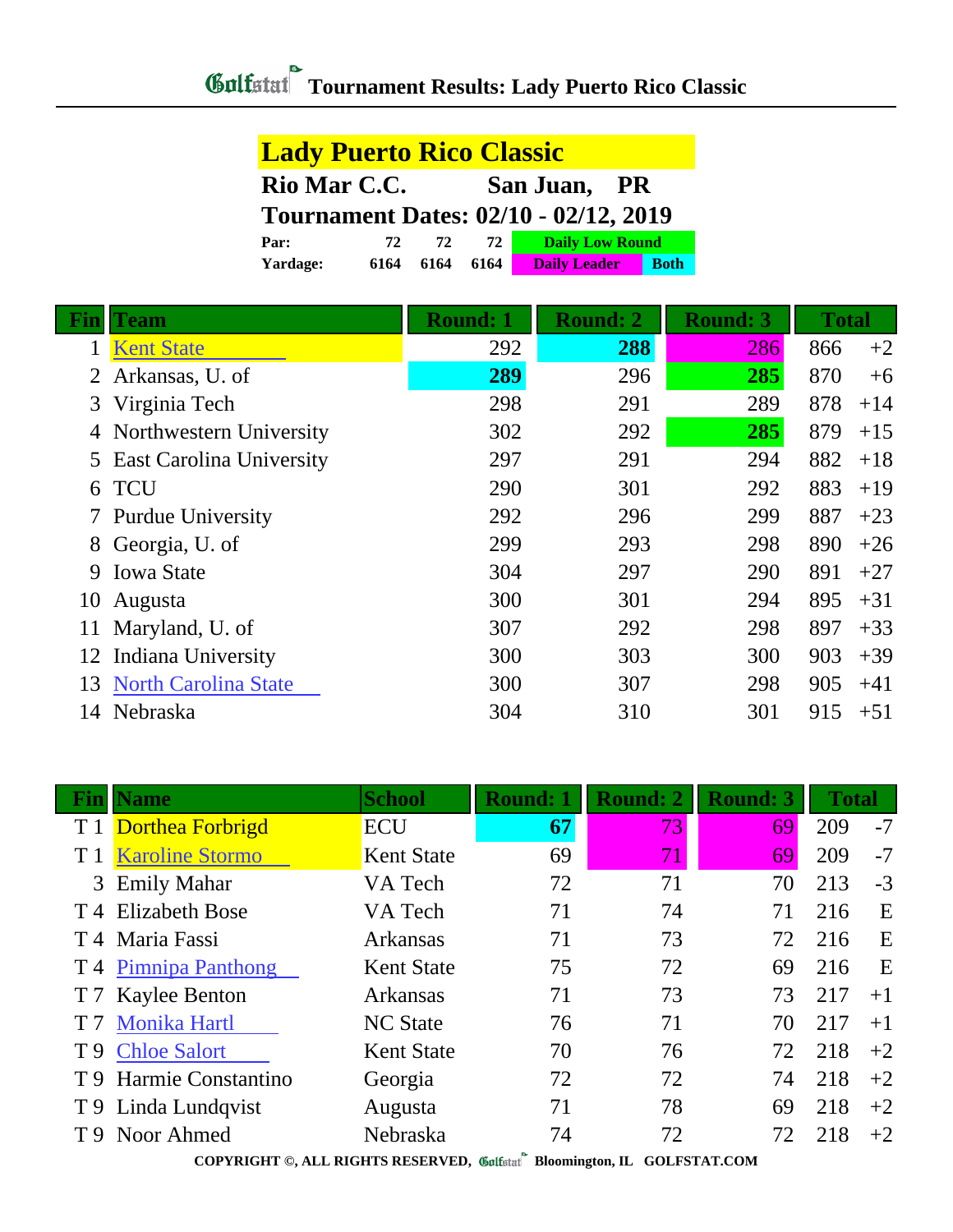## **Tournament Results: Lady Puerto Rico Classic**

| Fin  | <b>Name</b>                | <b>School</b>     | <b>Round: 1</b> | <b>Round: 2</b> | <b>Round: 3</b> | <b>Total</b> |      |
|------|----------------------------|-------------------|-----------------|-----------------|-----------------|--------------|------|
|      | T 13 Erin Harper           | Indiana           | 71              | 75              | 73              | 219          | $+3$ |
| T 13 | Virun Olankitkunchai       | Maryland          | 75              | 71              | 73              | 219          | $+3$ |
|      | T 15 Gaby Coello           | Georgia           | 75              | 69              | 76              | 220          | $+4$ |
|      | T 15 Kelly Su              | N'western         | 77              | 72              | 71              | 220          | $+4$ |
|      | T 15 Lea Klimentova        | <b>NC</b> State   | 77              | 70              | 73              | 220          | $+4$ |
|      | T 18 Brooke Riley          | N'western         | 74              | 76              | 71              | 221          | $+5$ |
|      | T 18 Greta Bruner          | <b>TCU</b>        | 77              | 75              | 69              | 221          | $+5$ |
| T 18 | Jane Lu                    | N'western         | 79              | 70              | 72              | 221          | $+5$ |
| T 18 | Jenny Bae                  | Georgia           | 75              | 72              | 74              | 221          | $+5$ |
|      | T 18 Sabrina Iqbal         | <b>TCU</b>        | 71              | 75              | 75              | 221          | $+5$ |
|      | T 18 Valeria Pacheco       | <b>TCU</b>        | 72              | 78              | 71              | 221          | $+5$ |
|      | T 24 Chayani Wangmahaporn  | <b>Iowa State</b> | 78              | 73              | 71              | 222          | $+6$ |
|      | T 24 Danielle DuToit       | Purdue            | 69              | 79              | 74              | 222          | $+6$ |
|      | T 24 Ximena Gonzalez       | Arkansas          | 73              | 74              | 75              | 222          | $+6$ |
|      | T 27 Dylan Kim             | Arkansas          | 69              | 75              | 79              | 223          | $+7$ |
| T 27 | <b>Joy Chou</b>            | <b>Iowa State</b> | 77              | 74              | 72              | 223          | $+7$ |
| T 27 | <b>Kathryn Carson</b>      | <b>ECU</b>        | 72              | 74              | 77              | 223          | $+7$ |
| T 27 | Melati Putri               | Purdue            | 75              | 76              | 72              | 223          | $+7$ |
| T 27 | <b>Michaela Finn</b>       | <b>Kent State</b> | 79              | 72              | 72              | 223          | $+7$ |
| T 27 | <b>Teresa Diez-Moliner</b> | Augusta           | 78              | 76              | 69              | 223          | $+7$ |
| T 27 | Thita Pakdeesettakul       | <b>Kent State</b> | 74              | 73              | 76              | 223          | $+7$ |
|      | T 34 Annika Clark          | <b>TCU</b>        | 72              | 75              | 77              | 224          | $+8$ |
|      | T 34 Brooke Matthews       | Arkansas          | 78              | 78              | 68              | 224          | $+8$ |
|      | T 34 Inez Wanamarta        | Purdue            | 76              | 74              | 74              | 224          | $+8$ |
|      | T 34 Janet Mao             | N'western         | 75              | 78              | 71              | 224          | $+8$ |
|      | T 34 Jessica Spicer        | VA Tech           | 77              | 72              | 75              | 224          | $+8$ |
|      | T 34 Micaela Farah         | Purdue            | 72              | 72              | 80              | 224          | $+8$ |
|      | T 40 Cara Gorlei           | Arkansas          | 78              | 75              | 72              | 225          | $+9$ |
|      | T 40 Charlotte Alran       | Augusta           | 74              | 74              | 77              | 225          | $+9$ |
|      | T 40 Charlotte Lafourcade  | Maryland          | 72              | 77              | 76              | 225          | $+9$ |
|      | T 40 Laura Kowohl          | <b>NC State</b>   | 72              | 78              | 75              | 225          | $+9$ |
|      | T 40 Ludovica Farina       | Maryland          | 76              | 73              | 76              | 225          | $+9$ |
|      | T 45 Carley Cox            | <b>ECU</b>        | 80              | 73              | 73              | $226 + 10$   |      |
|      | T 45 Kate Smith            | Nebraska          | 74              | 78              | 74              | $226 + 10$   |      |
|      | T 45 Kelly Sim             | N'western         | 76              | 74              | 76              | $226 + 10$   |      |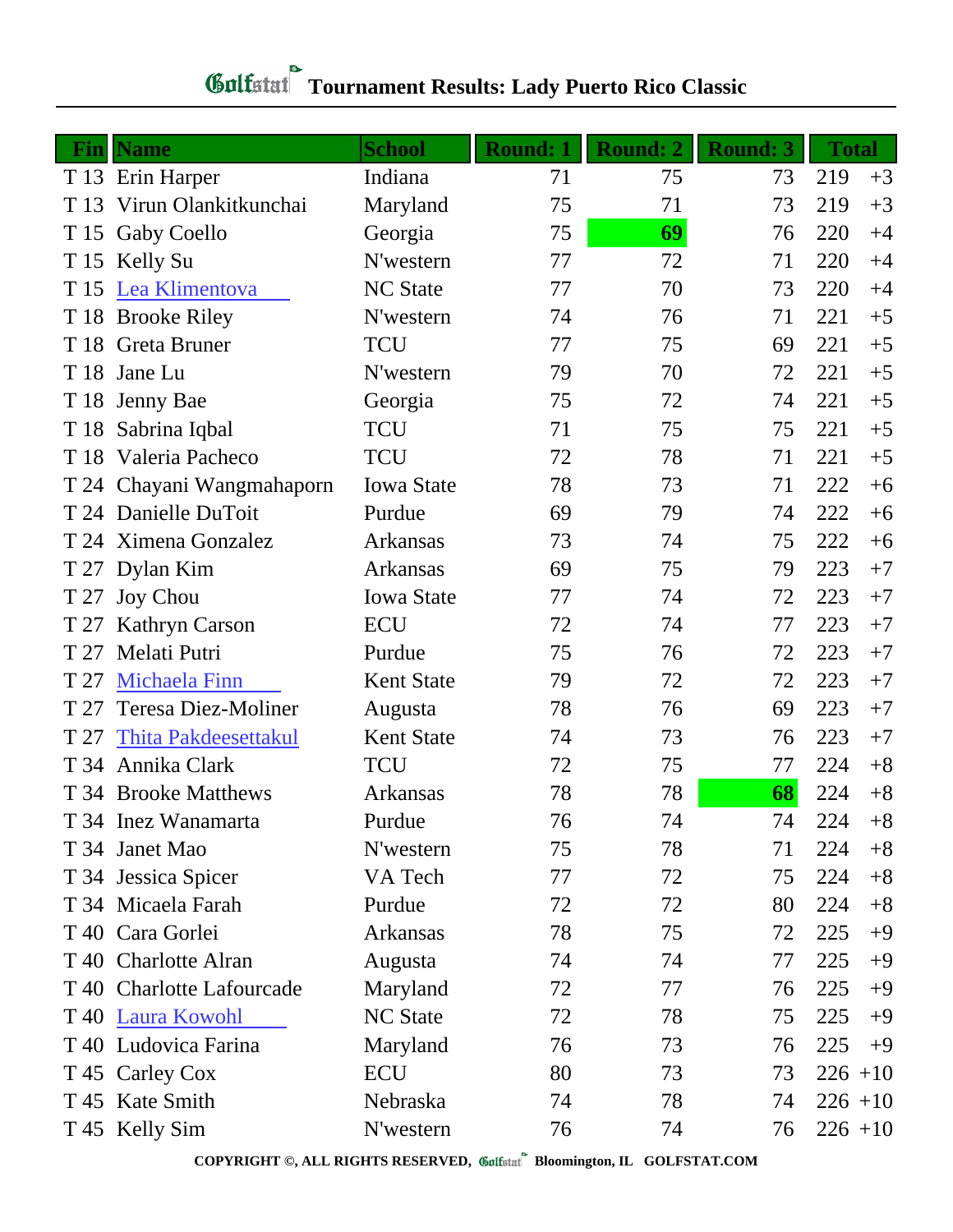## **Tournament Results: Lady Puerto Rico Classic**

| Fin             | <b>Name</b>               | <b>School</b>     | <b>Round: 1</b> | <b>Round: 2</b> | <b>Round: 3</b> | <b>Total</b> |
|-----------------|---------------------------|-------------------|-----------------|-----------------|-----------------|--------------|
|                 | T 45 Mary Parsons         | Indiana           | 76              | 73              | 77              | $226 + 10$   |
| T 45            | <b>Siranon Shoomee</b>    | <b>ECU</b>        | 79              | 71              | 76              | $226 + 10$   |
| T 45            | Tagl Jeeravivitaporn      | <b>Iowa State</b> | 75              | 79              | 72              | $226 + 10$   |
|                 | T 51 Alanna Campbell      | <b>Iowa State</b> | 74              | 78              | 75              | $227 + 11$   |
|                 | T 51 Amanda Hollandsworth | VA Tech           | 78              | 76              | 73              | $227 + 11$   |
|                 | T 51 Laura Van Respaille  | Maryland          | 77              | 74              | 76              | $227 + 11$   |
|                 | T 54 Kory Nielsen         | <b>Kent State</b> | 74              | 75              | 79              | $228 + 12$   |
|                 | T 54 Ludovica Scandroglio | Maryland          | 81              | 74              | 73              | $228 + 12$   |
|                 | T 54 Priscilla Schmid     | Indiana           | 76              | 78              | 74              | $228 + 12$   |
| 57              | <b>Mim Sangkapong</b>     | <b>NC State</b>   | 78              | 78              | 73              | $229 + 13$   |
| 58              | Keera Foocharoen          | VA Tech           | 81              | 74              | 75              | $230 + 14$   |
| T 59            | Grace Do                  | <b>TCU</b>        | 75              | 76              | 80              | $231 + 15$   |
|                 | T 59 Natalia Yoko         | Augusta           | 78              | 73              | 80              | $231 + 15$   |
|                 | T 59 Sarah Spicer         | VA Tech           | 80              | 74              | 77              | $231 + 15$   |
|                 | T 62 Alexis Miestowski    | Indiana           | 77              | 79              | 76              | $232 + 16$   |
|                 | T 62 Cova SanJuan         | Purdue            | 79              | 74              | 79              | $232 + 16$   |
|                 | T 64 Jo Hua Hung          | Georgia           | 78              | 81              | 74              | $233 + 17$   |
|                 | T 64 Megan Whittaker      | Nebraska          | 78              | 77              | 78              | $233 + 17$   |
| T 66            | Amelia Mehmet Grohn       | <b>Iowa State</b> | 80              | 72              | 82              | $234 + 18$   |
|                 | T 66 Emma Fisher          | Indiana           | 79              | 77              | 78              | $234 + 18$   |
| T <sub>68</sub> | <b>India Clyburn</b>      | <b>NC State</b>   | 75              | 80              | 80              | $235 + 19$   |
|                 | T 68 Kelsey Kurnett       | Georgia           | 72              | 78              | 85              | $235 + 19$   |
|                 | T 68 MacKenzie Hawkes     | N'western         | 76              | 78              | 81              | $235 + 19$   |
|                 | T 71 Cecilia Diez-Moliner | Augusta           | 77              | 81              | 79              | $237 +21$    |
| T 71            | Rinko Mitsunaga           | Georgia           | 77              | 80              | 80              | $237 +21$    |
| T 73            | Kate Law                  | <b>ECU</b>        | 79              | 83              | 76              | $238 + 22$   |
| T 73            | <b>Kirsten Baete</b>      | Nebraska          | 82              | 79              | 77              | $238 + 22$   |
|                 | T 73 Lauren Guiao         | Purdue            | 78              | 78              | 82              | $238 + 22$   |
|                 | T 76 Elena Verticchio     | Maryland          | 79              | 81              | 79              | $239 + 23$   |
|                 | T 76 Haley Thiele         | Nebraska          | 78              | 81              | 80              | $239 + 23$   |
|                 | T 76 Vanessa Bouvet       | Nebraska          | 78              | 83              | 78              | $239 + 23$   |
| 79              | Naomi Ko                  | <b>NC State</b>   | 77              | 82              | 82              | $241 + 25$   |
| T 80            | Elisa Pierre              | Indiana           | 81              | 81              | 83              | $245 + 29$   |
|                 | T 80 Tenley Moretti       | <b>Iowa State</b> | 77              | 86              | 82              | $245 + 29$   |